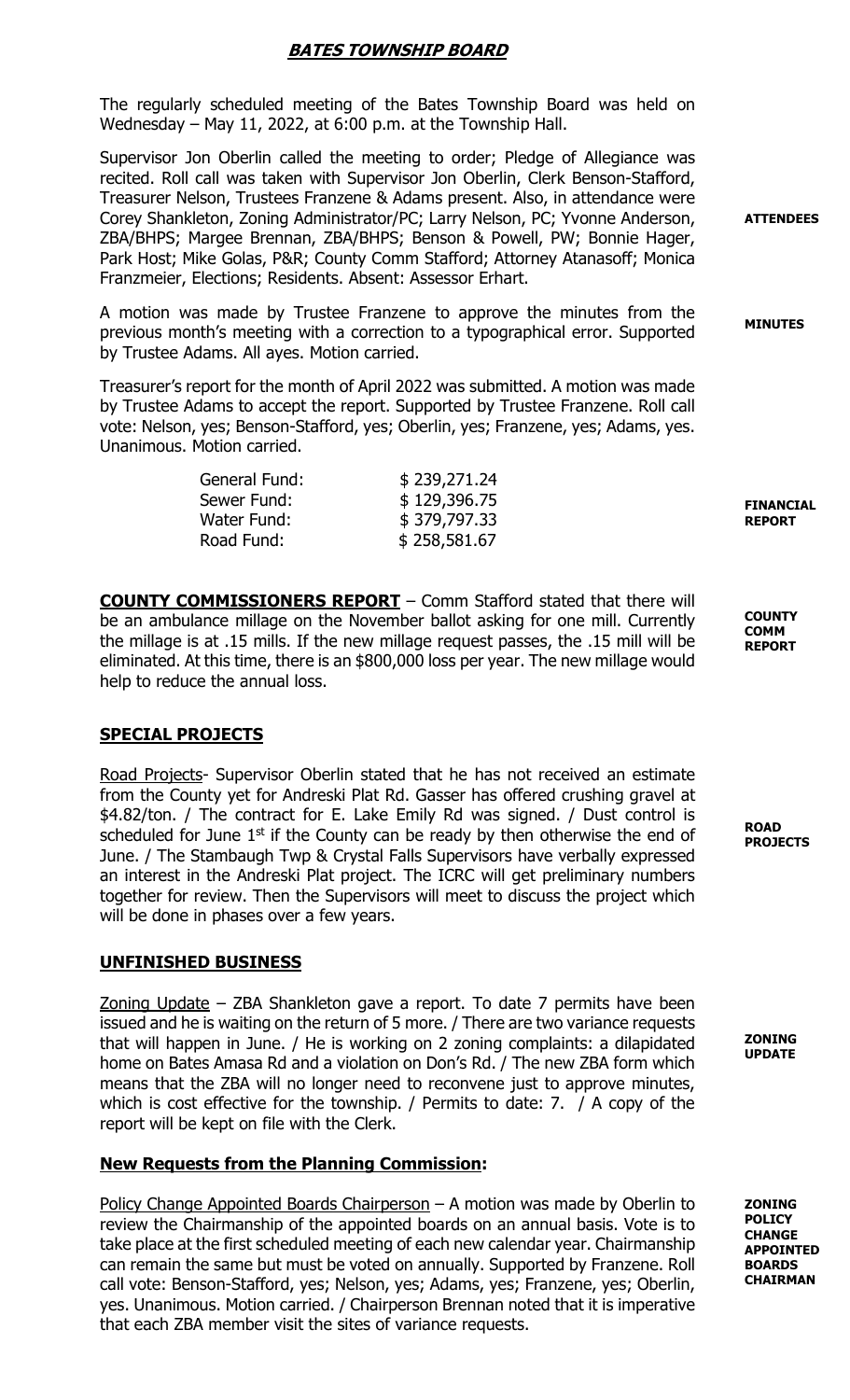# UNFINISHED BUSINESS (cont'd)

Site Plan Ordinance Request - The PC has approved the following action for Site Plan Definition and Set Requirements for a Site Plan and would like the changes implemented onto the website also. A motion was made by Franzene to approve the form and implementation as stated below. Supported by Adams. Roll call vote: Nelson, yes; Adams, yes; Oberlin, yes; Benson-Stafford, yes; Franzene, yes. Unanimous. Motion carried. / Site Plan Definition and Set Requirements for a Site Plan: our current requirements listed in Sect. 10.02a of our zoning ordinances requires,

- 1) Shape area, dimensions and intended use of the premises
- 2) Type, dimensions, height and location of building or structure to be erected or moved on the premises, including all yard dimensions and accessory buildings if any
- 3) The location and type of sewage disposal system and water supply facilities
- 4) All applicable setback distances

The Planning Commission voted to include the following:

- 1) All utilities
- 2) Easements
- 3) Roads and Intersections.

Zoning Permit Application & Site Plan Form – A motion was made by Franzene to approve the new design for the site plan and permit application forms. Supported by Adams. Roll call vote: Benson-Stafford, yes; Oberlin, yes; Nelson, yes; Franzene, yes; Adams, yes. Unanimous. Motion carried.

Zoning Permit  $#20$  Violation Update – Oberlin stated that the Judge enforced the settlement, and the case is closed. There was discussion about the decision. / Due to drainage problems that are now occurring on Andersen's property, Oberlin will contact the Drain Commissioner to start the process for Andersen's to see what can be done to correct the matter.

Bates Hall Preservation Society Update - Margee Brennan stated that the BHPS has contracted with Mountain Engineering for the hall project. Bob Berndt has been a huge help with recommendations. / Brennan suggested raising the rent at the hall by \$25 to be used for professional floor cleaning after each event. No action taken.

EGLE Sewer Lagoon– PW Benson stated that UP Engineers would be testing the monitoring wells later in the month. The Employees would be putting weed killer around the fence line.

Memorial Day Ceremony Reminder - The Employees will do traffic control on Bates Amasa Rd. The event starts at the cemetery at 8:00am and the BHPS will host the continental breakfast at the hall at 8:30am.

Park Hosts – The park hosts are taking reservations this year. They requested a "no camping overnight" sign for the boat launch area.

Bates Township Rec Plan  $-$  A motion was made by Franzene to approve the bid from GEI for \$1250 to update the rec plan. Supported by Benson-Stafford. Roll call vote: Adams, yes; Nelson, yes; Benson-Stafford, yes; Oberlin, yes; Franzene, yes. Unanimous. Motion carried. / The plan will involve the planning commission and the parks & rec committees, as well as the board of trustees.

Bates Township / Nick Baumgartner Sign - Oberlin stated that Krist Oil did not like the idea of a sign at the corner of the school yard, in the event that the property was ever sold. Franzene suggested a sign at the hall. Oberlin was going to discuss that idea with KC.

ZONING – SITE PLAN **ORDINANCE REQUEST** 

ZONING FORMS

ZONING-PERMIT #20 VIOLATION

BHPS UPDATE

EGLE-SEWER LAGOON

MEMORIAL **DAY CEREMONY** REMINDER

PARK HOST

BATES TWP REC PLAN

BATES SIGN-NICK BAUMGART-NER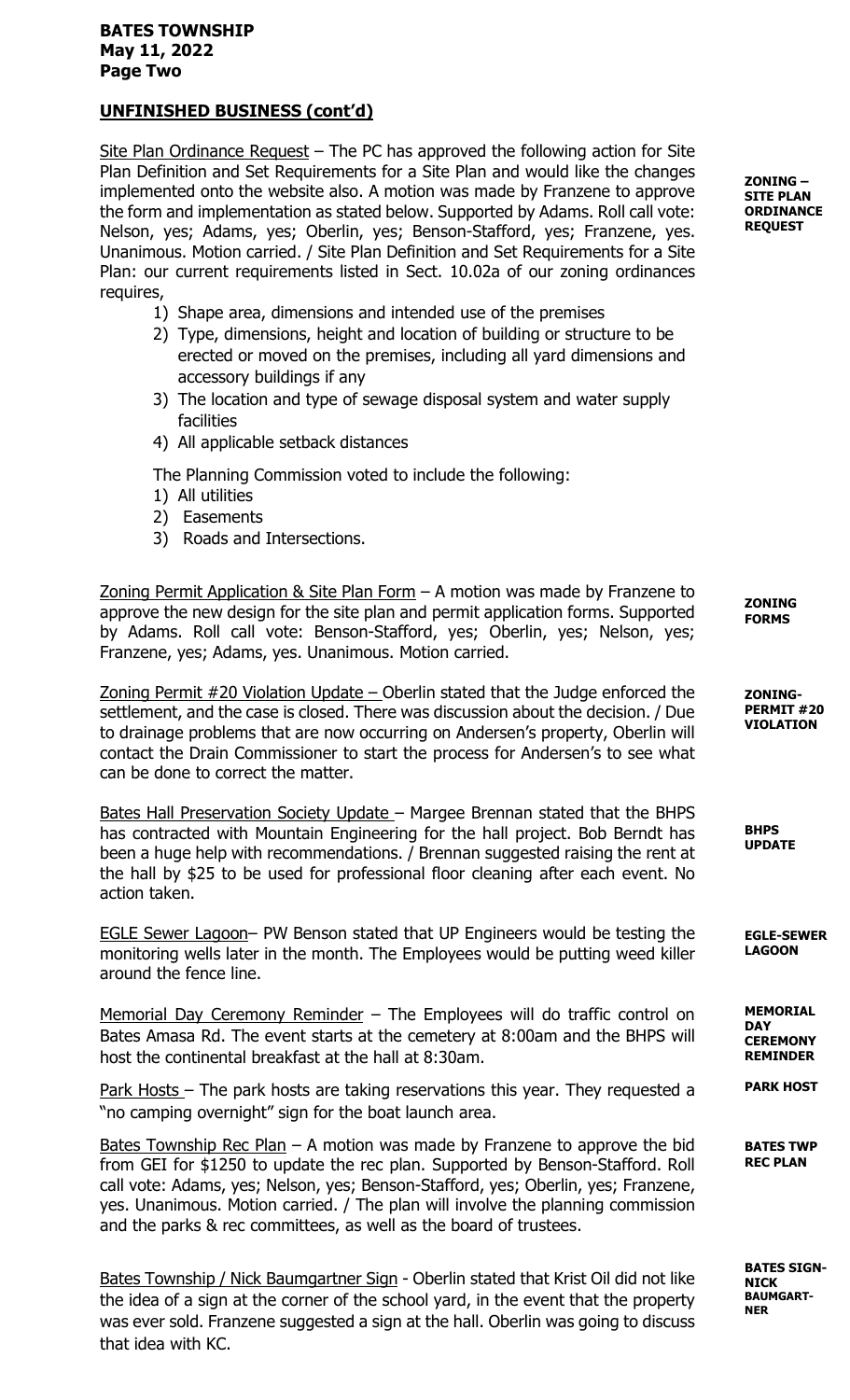### BATES TOWNSHIP May 11, 2022 Page Three

## UNFINISHED BUSINESS (cont'd)

Sewer Lift Station Generator / PAR PLAN Grant - WHEREAS the Bates Township Board wishes to apply to the Michigan Par Plan for a grant to purchase 4 (four) Sewer Department Lift Station generators as follows: 2 (two) each 5hp, Model 36ccl (36kw) ATS: \$3363 @ \$21401.00/each; 1(one) 7.5 hp, Model kg40 (37kw) ATS: \$3363 @ \$24716.00/each; and 1 (one) 25hp, Model kg80 (77kw) ATS: \$5000 @ \$31601.00/each. WHEREAS partial funding for the new generators and installation may come from ARPA funding. WHEREAS Bates Township plans to begin implementation of the new generators in 2022. NOW, THEREFORE, BE IT RESOLVED that the Bates Township Supervisor is authorized to submit this Grant Application on behalf of Bates Township, Iron County on this day of  $11<sup>th</sup>$  day of May 2022. The foregoing resolution offered by Board Member Supervisor Second offered by Board Member Trustee Franzene. Upon roll call vote the following voted "aye:" Clerk Benson-Stafford, Treasurer Nelson, Trustee Adams, Supervisor Oberlin, Trustee Franzene. "Nay:" None. The Supervisor declared the resolution adopted at its regular board meeting on Wednesday, May 11, 2022.

May Roadside Cleanup Day – Please meet at the hall at 8:00-8:30 for donuts, supplies and road assignments. Cleanup will be from 9:00am-11:00am.

### NEW BUSINESS

Attorney Report - Nothing new to report.

Assessor Report – Oberlin gave an overview of the Assessor's Report for April. Erhart stated that there was a county sales study done. She has received the Residential L-4015 (Sales Study) from the County and she has reviewed the parcels against our information and provided a review of the County's study back to the County. The County's study (based on open market sales) will indicate the growth of the class for the next year (2023). / Public Act 660 of 2018  $-$  (aka Assessing Reform) – things to accomplish 2022 --- most of which is contained in MCL 211.10g

- Requires us to have available online certain assessing information -With the GIS system that we currently have, our record card information is already available.
- We will need to add a couple of links to Assessing on our website (land value determinations, Economic Condition Factor Analysis (published policy on contacting assessor)
- Once I have reviewed the documents, I will provide a pdf of what needs to be posted to comply with the 2022 requirements of the act
- Marla Bradley with North Country Website Design will update the website.

Robert Stafford / Park Bench & Tree Request – Oberlin met with the family, and they would like to plant a tree and place at bench at the Bates Park/Sunset Lake in memory of their parents. PW Benson & Oberlin will meet with them at the site to give them placement options.

Hall Pergola / Tree Removal – Bigari Hardware donated a pergola to the township through the efforts of the BHPS. It will be on the township hall grounds; however, the board has approved the removal of two trees on the west lawn. The tree in the middle of the driveway and the rotten tree on the lawn.

### DEPARTMENT REPORTS

Hall-Nothing new to report. **/Shop-** Nothing new to report. **/ Water** – At a recent Michigan Water Operators event attended by PW Benson & Powell, Bates Township water won first place in a water taste contest.  $/$  Sewer  $-$  Lift station #3 landscaping will be corrected at homeowners' expense to comply with township requirements. / Constable – Nothing new to report. / Cemetery – Nothing new to report. / Park – Nothing new to report. / School – The DIISD would like to remove lockers outside of Room 104. Next school season there will need to be an alternative to the "dishwasher in the classroom." Next season a new custodial janitor/or service will need to be hired.

SEWER LIFT **STATION GENERATOR** GRANT

**MAY** ROADSIDE **CLEANUP** 

**ATTORNEY** REPORT

**ASSESSOR** REPORT

BENCH/TREE PARK

PERGOLA/ **BHPS**